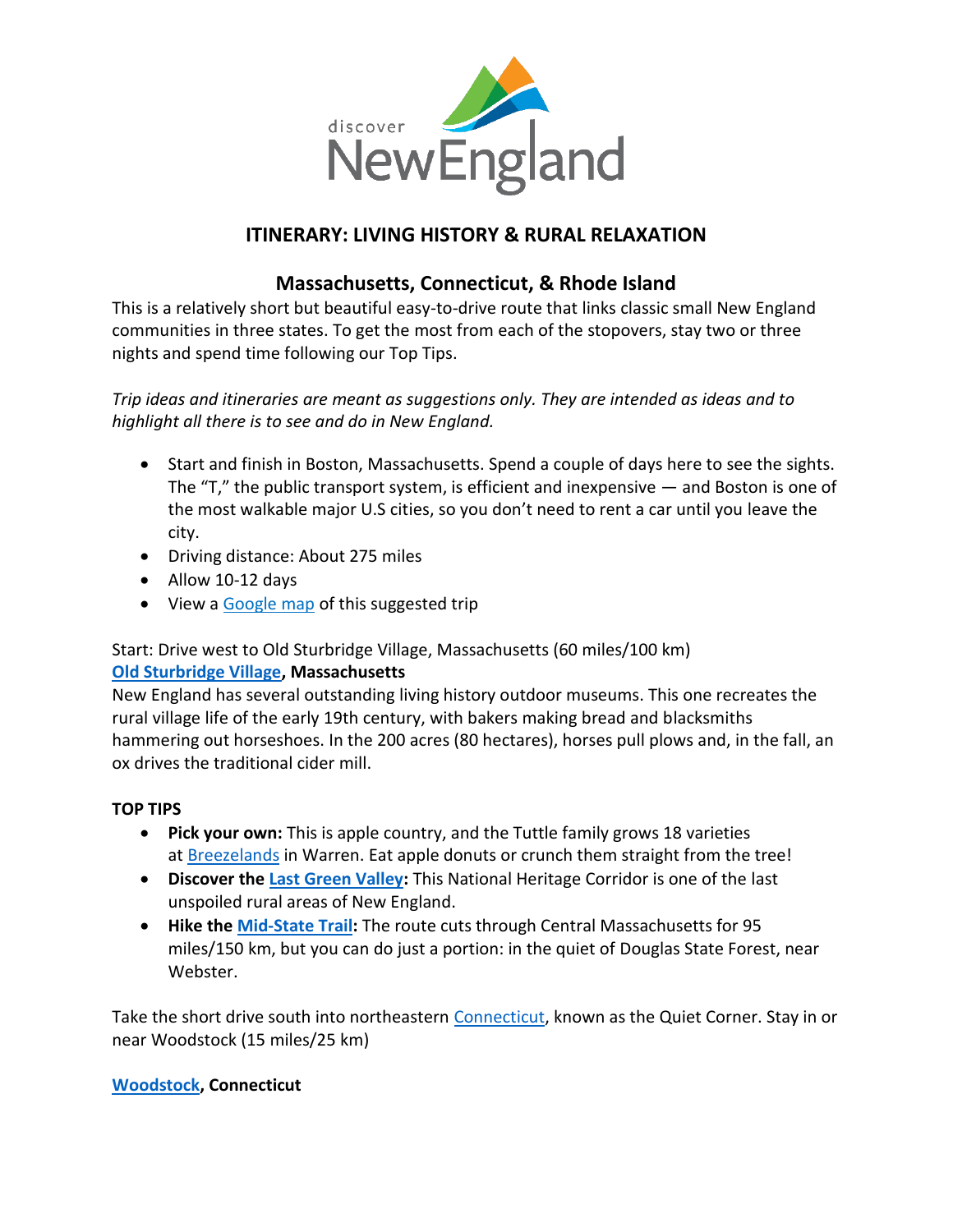Covering six villages (South Woodstock, Woodstock Hill, North Woodstock, East Woodstock, West Woodstock, and Woodstock Valley), peaceful Woodstock offers antique shops, crafts shops, farms, and charming bed and breakfasts.

### **TOP TIPS**

- **Travel back to 1846:** Visit [Roseland Cottage,](https://www.historicnewengland.org/property/roseland-cottage/) a Gothic Revival summer retreat, with a fine 19th-century landscaped garden.
- **Cry wolf:** Hike in **Mashamoquet [Brook State Park.](https://www.ctvisit.com/listings/mashamoquet-brook-state-park) Peer into the Wolf Den, where Israel** Putnam killed a predatory wolf back in 1742 — according to legend.
- **Follow [Route 169:](http://www.fhwa.dot.gov/byways/byways/2451)** Parallel to the Rhode Island border, this is one of the U.S.A.'s prettiest country roads, linking historic hamlets: Pomfret, Brooklyn, and Canterbury.

Drive south to Norwich. Take Route 2 to Westerly, just across the Rhode Island border (55 miles/90 km)

#### **[Westerly,](https://seewesterly.com/) Rhode Island**

On the Pawcatuck River, this town makes a popular base for nearby sandy, family-friendly beaches and, in Watch Hill, the *Flying Horse Carousel*. Built in 1876, it is one of the oldest of its kind in the U.S., with beautifully carved wooden horses.

### **TOP TIPS**

- **Delve into the past:** Stonington (just across the Connecticut line) dates from 1649. Colonial, Federal and Greek Revival houses stand on tree-lined streets; the port is home to the state's only surviving commercial fishing fleet.
- **Step into the [Gilded Age:](http://www.newportmansions.org/)** [Newport](https://www.discovernewport.org/) is a must-see destination. Go for the opulent [mansions,](https://www.visitri.com/state/mansions/) built by the Vanderbilts and their friends in the late 19th century — and for the colonial history.

Drive along the South County Coast through Narragansett, Newport, and Portsmouth to Bristol (60 miles/100 km)

## **[Bristol,](https://explorebristolri.com/) Rhode Island**

In one of "America's Distinctive Destinations," the annual Fourth of July celebration has been held 1785 and is the oldest in the country. Almost totally surrounded by water, the town's long history of boat building is told at the Herreshoff [Marine Museum](https://www.visitrhodeisland.com/listing/herreshoff-marine-museum/8373/) and America's Cup Hall of Fame. Nearby, the 300 different tree species provide fall color at **[Blithewold](https://www.visitrhodeisland.com/listing/blithewold-mansion-gardens-%26-arboretum/8266/) Mansion**, Gardens and Arboretum.

## **TOP TIPS**

- **Enjoy simple pleasures:** At [Coggeshall Farm Museum,](https://www.visitrhodeisland.com/listing/coggeshall-farm-museum/8955/) Bristol, the clocks stopped in 1799. Fall events include a Harvest Fair, hearth cooking, and pressing fresh apple cider!
- **Cycle the shore:** The paved, well-marked East Bay Bicycle Path follows Narragansett Bay for 14 miles/22 km, from Bristol to Providence. Stop at the [Audubon Society of RI](http://asri.org/learn/environmental-education-center.html)  [Environmental Education Center](http://asri.org/learn/environmental-education-center.html) to spot migratory birds.
- **Get away from it all:** The 265-year-old [Mount Hope Farm](https://www.visitrhodeisland.com/listing/mount-hope-farm/8958/) combines farmland, wetlands, farm buildings, and more on 200 acres (80 hectares).